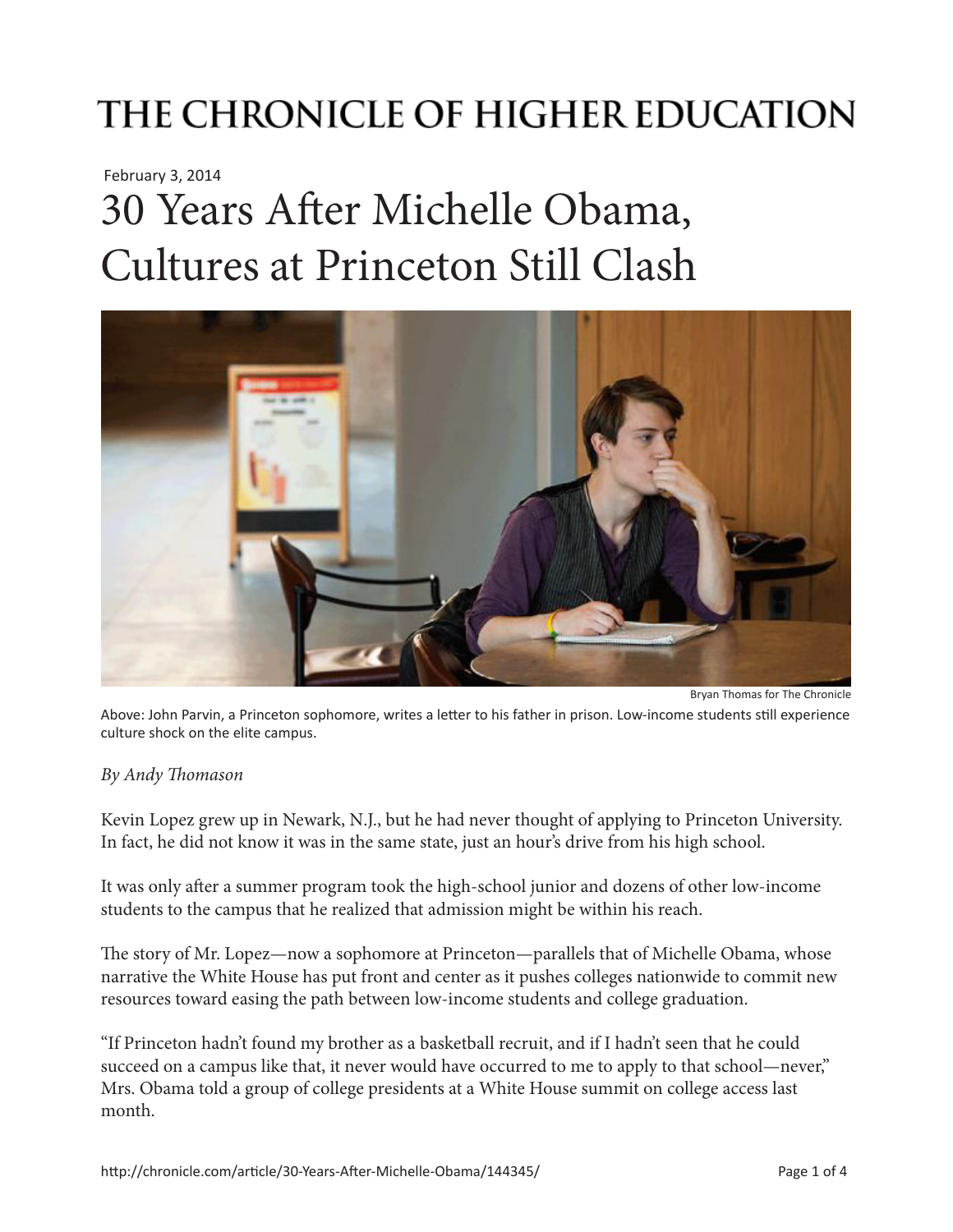Mr. Lopez is not alone in telling a similar story today. Princetonians from low-income backgrounds find themselves at one of the nation's elite institutions as a result of special encouragement from a guidance counselor, organization, or family member who made them challenge their preconceptions about their qualifications or what they could afford.

But the issues underprivileged students at Princeton face—and how strongly they resemble Mrs. Obama's experience from more than 30 years ago—point to the limitations of a national policy push for access to elite institutions, or even the ability of a university to markedly improve the experience of its needy students by boosting admissions.

Despite Princeton's substantive efforts to expand its low-income population over the past two decades, the university's neediest students still talk of problems adjusting to a culture of privilege they call off-putting at best, and deeply frustrating at worst.

#### **Ivy League Stereotype**

Robin Moscato joined the Princeton's financial-aid staff in 1983, two years before Mrs. Obama graduated. A first-generation college student and graduate of Rutgers University, New Jersey's public flagship, Ms. Moscato said she found the atmosphere predictable. "It looked and felt like what the stereotype of an Ivy League campus meant in my own mind," she said, adding that it was both racially and economically homogeneous.

Now the director of undergraduate financial aid, Ms. Moscato said the campus is "radically different" today. "You walk around campus and there is so much greater diversity in every way," she said.

Only 6.8 percent of the entering Class of 1992 received the Pell Grant, she said. In the Class of 2017, 14.5 percent receive Pell Grants. And while only 40 percent of the Class of 1992 received some sort of financial aid, 60 percent of the Class of 2017 receives aid, she said. (By comparison, the main Rutgers campus in New Brunswick saw 31 percent of its students in 2011-12 receive Pell Grants, according to the most recent federal data.)

Yet old issues persist. Mrs. Obama has spoken of her own shock at seeing Princeton students driving BMWs while she was a student. Thirty years later, despite gains in Princeton's share of low-income students, some of those students still use the same word: "shock."

Like Mrs. Obama, Shawon Jackson, a junior, found Princeton a stark departure from his native University Park, Ill., roughly 40 miles south of Chicago. "Hearing my friends casually talking about how their parents have incomes upward of \$250,000 was pretty shocking," Mr. Jackson said, though he added that he never felt out of place.

Such interactions should come as no surprise at an elite Ivy League institution. But Princeton has been combating the perception of overwhelming wealth among its student body for decades. In 2001, the university began a "no loan" financial-aid policy, guaranteeing that students would incur no debt for a Princeton education. And it has applied extra energy to seeking out and admitting lowincome students, Ms. Moscato said.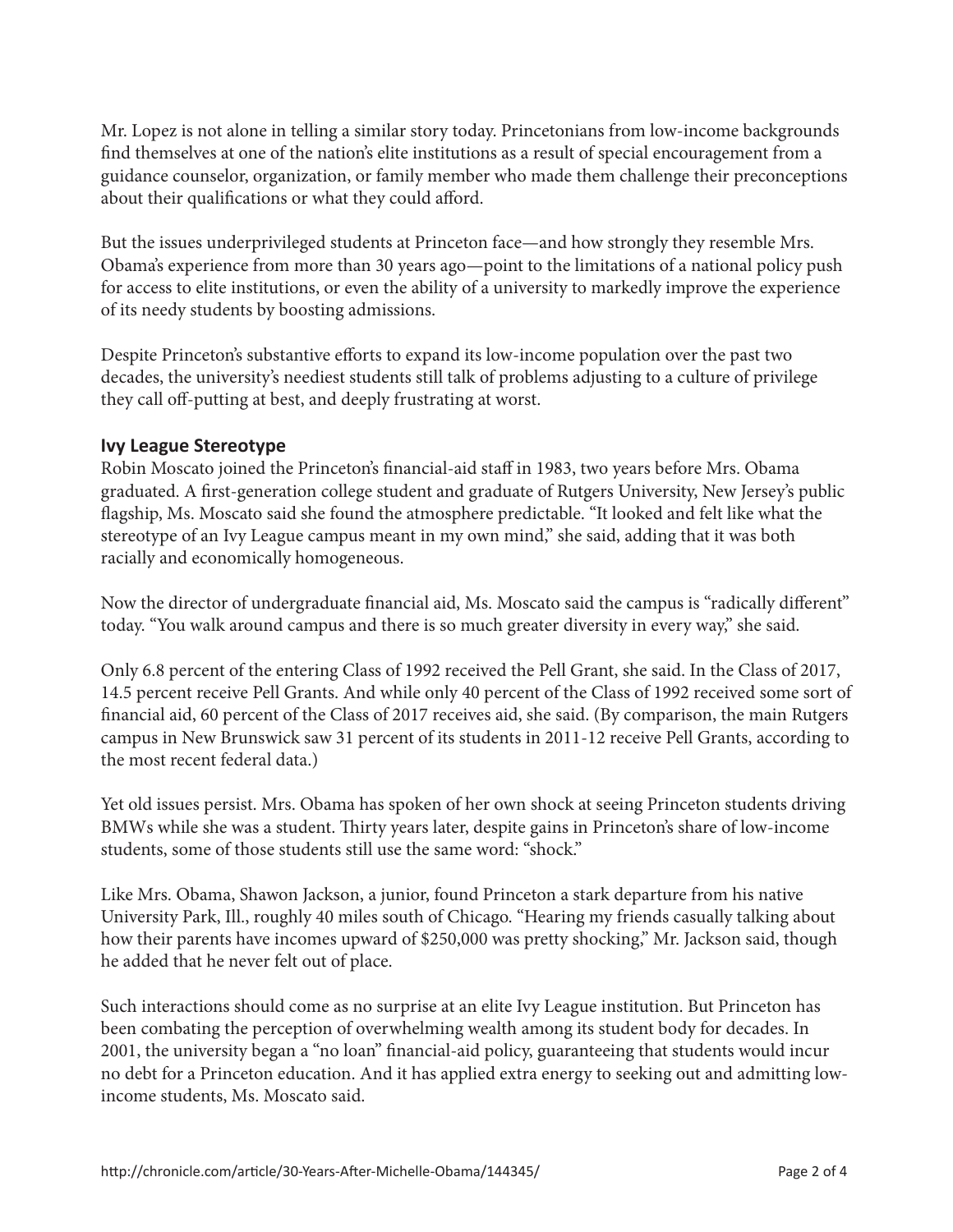Princeton leans heavily on the nonprofit Leadership Enterprise for a Diverse America, the organization that took Mr. Lopez to Princeton's campus during high school. The group contacts high-achieving low-income students, helps them apply to college, and offers counseling and support throughout their undergraduate experience. Princeton enrolls the largest proportion of LEDA students nationwide, and promised to increase the number of students it will enroll through the nonprofit as part of the White House summit last month.

Students at Princeton who went through the leadership program unanimously sing its praises. Much in the way Mrs. Obama credits the example of her brother, students say LEDA helped them see their potential, and overcome the intimidating application process.

Mr. Lopez said just visiting Princeton's campus was a revelation, and added that he soon came to believe Princeton was "the place for me."

Other students needed help more than exposure. Brittney Watkins, a sophomore, has been determined to attend an Ivy League school since she was "in kindergarten." What she needed was help with the application process, help she appreciated so much that she helped start a group for other LEDA scholars that establishes mentorships to help students on campus.

Princeton's embrace of Leadership Enterprise for a Diverse America emulates the findings of the much-cited, much-discussed research by the economists Caroline M. Hoxby, of Stanford University, and Sarah E. Turner, of the University of Virginia. Their work suggests that more information provided via intervention increases applications from low-income prospective students.

"I think that they're exactly right," Ms. Moscato said, underlining the influence of "a trusted third party" in helping with college applications. "If everybody had an aunt or an uncle ... who they could call and say, 'Hey, could you explain this to me?' it would make a big difference," Ms. Moscato said.

### **Underlying Tensions**

But focusing the conversation about low-income students' access on admission alone may ignore an underlying tension. Patricia A. McGuire, president of Trinity Washington University, argues that the White House's emphasis on getting lower-income students on campuses is misplaced. For example, the benefits of expanding programs like LEDA or the Posse Foundation, another group that finds bright, underprivileged students and helps place them at elite colleges, will be necessarily limited because of the larger culture of privilege at top colleges, Ms. McGuire said. "You can't just put a fig leaf over it and say, 'We're gonna help all the poor folk by taking another 10 Posse students at Georgetown,'" she said.

Colleges should instead set their sights on campus culture, and the discomfort felt by a student at an elite institution who "has two polo shirts instead of 10" and has to worry about helping his family back home, Ms. McGuire said.

Several low-income students at Princeton were familiar with this struggle. John Parvin, a sophomore, recalled having to take a year off from school to support his family in South Carolina as it faced legal and financial difficulties, and being asked where he had traveled by classmates who assumed it was a recreational gap year. Mr. Lopez also recalled being asked about his travel experiences; the farthest